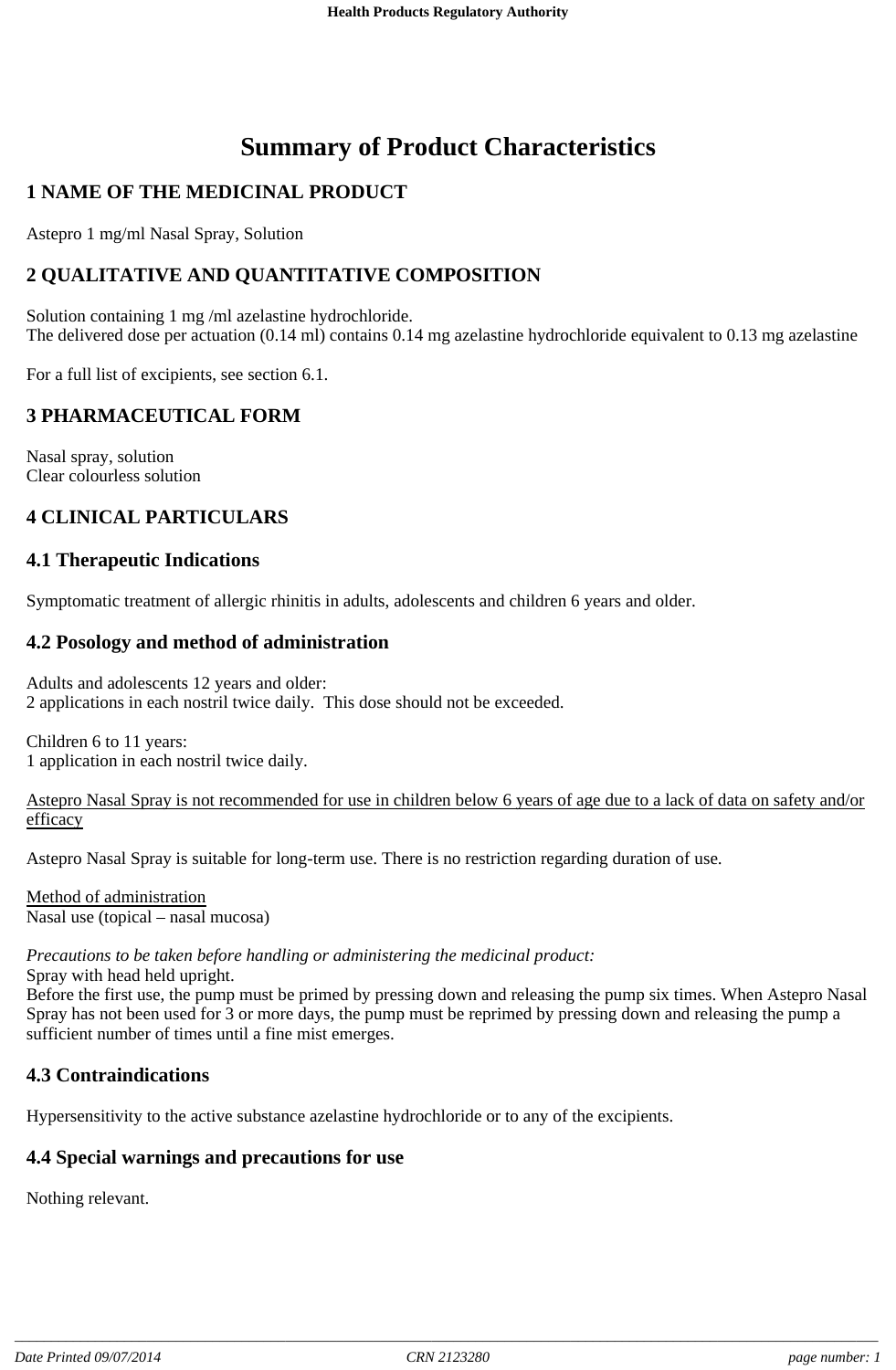# **4.5 Interaction with other medicinal products and other forms of interaction**

No specific interaction studies with azelastine nasal spray have been performed. Interaction studies at high oral doses have been performed. However, they bear no relevance to Astepro Nasal Spray as systemic levels after administration reach no more than 1/6 of the levels that were well tolerated after oral administration

## **4.6 Fertility, pregnancy and lactation**

#### **Pregnancy**

There are no or limited amount of data from the use of azelastine in pregnant women. At high oral doses reproductive toxicity has been seen in animals (see section 5.3). Therefore, caution should be exercised when using Astepro Nasal Spray during pregnancy.

#### Breastfeeding

It is unknown whether azelastine/metabolites are excreted in human milk. Because many drugs are excreted in human milk, caution should be exercised when azelastine is administered to a nursing woman.

#### Fertility

Effects on fertility were seen in animal studies (see section 5.3).

#### **4.7 Effects on ability to drive and use machines**

Astepro Nasal Spray has minor influence on the ability to drive and use machines.

Very rarely, the patient may experience fatigue, weariness, exhaustion, dizziness or weakness due to the disease itself, or when using Astepro Nasal Spray. In these cases, the ability to drive and use machines may be impaired. Special attention should be paid to the fact that alcohol may enhance these effects.

## **4.8 Undesirable effects**

Commonly, dysgeusia, a substance-specific unpleasant taste, may be experienced after administration (often due to incorrect method of application, namely tilting the head too far backwards during administration) which, in rare cases, may lead to nausea.

Adverse events are listed below by system organ class and frequency. Frequencies are defined as: Very common ( $\geq 1/10$ ); Common ( $\geq 1/100$  to < 1/10); Uncommon ( $\geq 1/1,000$  to < 1/100); Rare  $( \geq 1/10,000$  to < 1/1,000); Very rare  $(< 1/10,000)$ , not known (cannot be estimated from the available data).

| <b>Immune system disorders</b>                     | Very rare       | Hypersensitivity                                                         |
|----------------------------------------------------|-----------------|--------------------------------------------------------------------------|
| <b>Nervous system disorders</b>                    | Common          | Dysgeusia (unpleasant taste)                                             |
|                                                    | Very rare       | Dizziness* somnolence<br>(drowsiness, sleepiness)                        |
| Respiratory, thoracic and<br>mediastinal disorders | <b>Uncommon</b> | Nasal discomfort (stinging,<br><i>itching</i> )<br>Sneezing<br>Epistaxis |
| <b>Gastrointestinal disorders</b>                  | Rare            | Nausea                                                                   |
| <b>General disorders</b>                           | Very rare       | Fatigue <sup>*</sup> (weariness,<br>exhaustion)                          |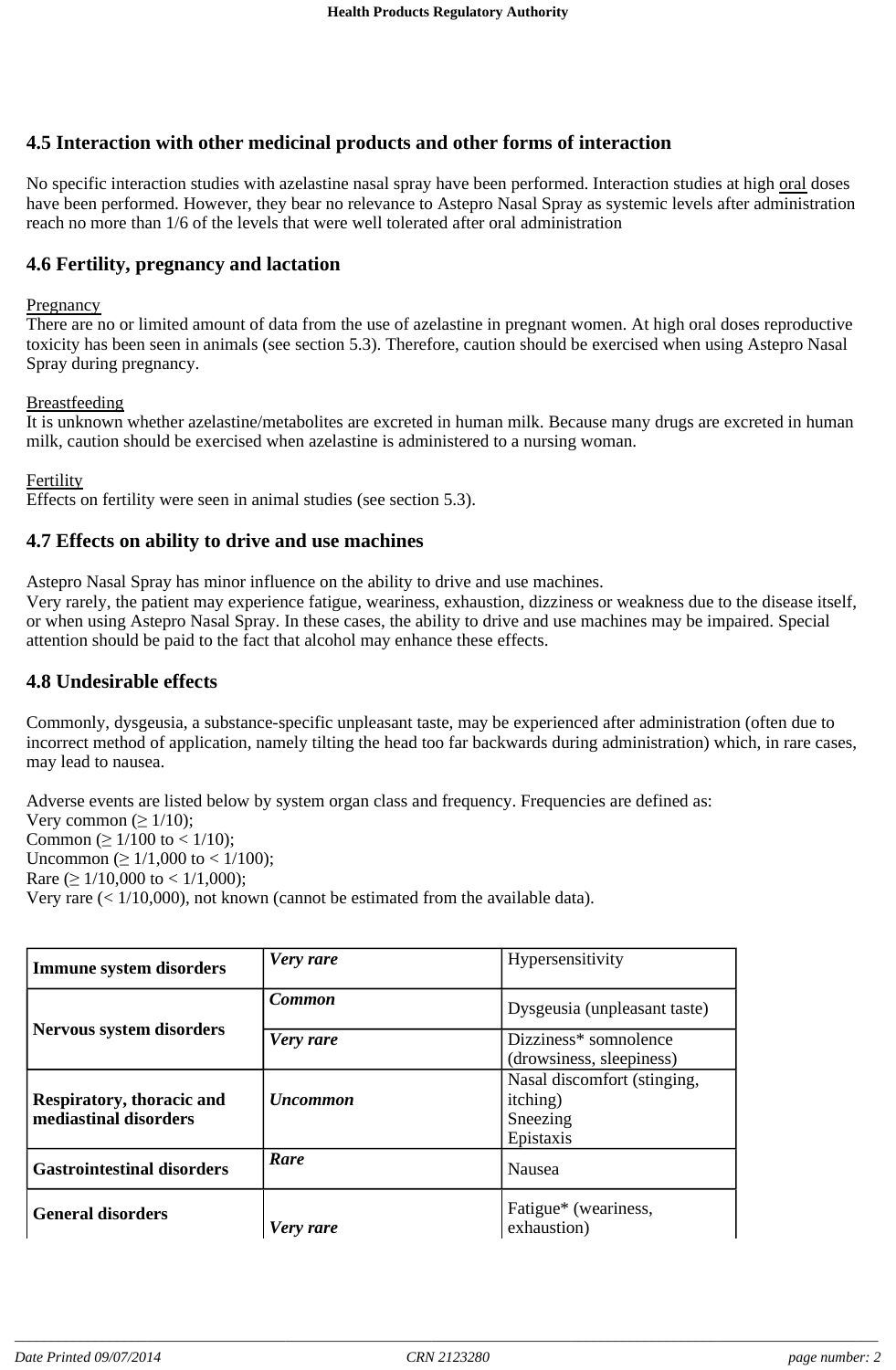|                                                                   | Weakness*                              |
|-------------------------------------------------------------------|----------------------------------------|
| <b>Skin and subcutaneous tissue</b> <i>Very rare</i><br>disorders | Rash<br><b>Pruritus</b><br>l Urticaria |

may also be caused by the disease itself (see also chapter 4.7)

#### **4.9 Overdose**

With the nasal route of administration overdose reactions are not anticipated. In the event of overdose after incidental oral uptake, disturbances of the central nervous system (including drowsiness, confusion, coma, tachycardia and hypotension) are to be expected based on the results of animal experiments. Treatment of these disorders must be symptomatic. Depending on the amount swallowed gastric lavage is recommended. There is no known antidote.

# **5 PHARMACOLOGICAL PROPERTIES**

## **5.1 Pharmacodynamic properties**

Pharmacotherapeutic group: Decongestans and other nasal preparations for topical use, Antiallergent agents, excl. corticosteroids

#### ATC code: R01AC03

Azelastine, a phthalazinone derivative is classified as a potent long-acting anti-allergic compound with selective  $H_1$ antagonist properties. An additional anti-inflammatory effect could be detected after topical ocular administration.

Data from in vivo (pre-clinical) and in vitro studies show that azelastine inhibits the synthesis or release of the chemical mediators known to be involved in early and late stage allergic reactions, e.g. leukotrienes, histamine, PAF and serotonin.

Data from clinical studies show that azelastine nasal spray has a faster onset of action than deloratadine and nasally administered mometasone. A relief of nasal allergic symptoms is observed within 15 minutes after administration.

### **5.2 Pharmacokinetic properties**

#### *General characteristics*:

Following oral administration, azelastine is rapidly absorbed showing an absolute bioavailability of 81 %. Food has no influence on absorption. The volume of distribution is high indicating distribution predominantly to the peripheral tissues. The level of protein binding is relatively low (80%-90%, a level too low to give concern over drug displacement reactions).

Plasma elimination half-lives after a single dose of azelastine are approximately 20 hours for azelastine and about 45 hours for the therapeutically active metabolite N-desmethyl azelastine. Excretion occurs mainly via the faeces. The sustained excretion of small amounts of the dose in the faeces suggests that some entero-hepatic circulation takes place. After repeated nasal application of a daily dose of 0.56 mg azelastine hydrochloride (referring to one spray per nostril twice daily), the  $C_{\text{max}}$  of azelastine at steady state was about 0.27 ng/ml in healthy subjects. The levels of the active

metabolite N-desmethyl azelastine were detected at or below the lower limit of quantification (0.12 ng/ml).

#### *Characteristics in patients*

In patients with allergic rhinitis after a total daily dose of 0.56 mg azelastine hydrochloride (i.e. two sprays per nostril once daily) the steady state mean plasma concentrations of azelastine observed two hours after dose were about 0.65 ng/ml. A doubling of the total daily dose to 1.12 mg azelastine hydrochloride (i.e. two sprays per nostril twice daily) resulted in steady state mean plasma concentrations of 1.09 ng/ml azelastine, suggesting dose proportionality within the dose range.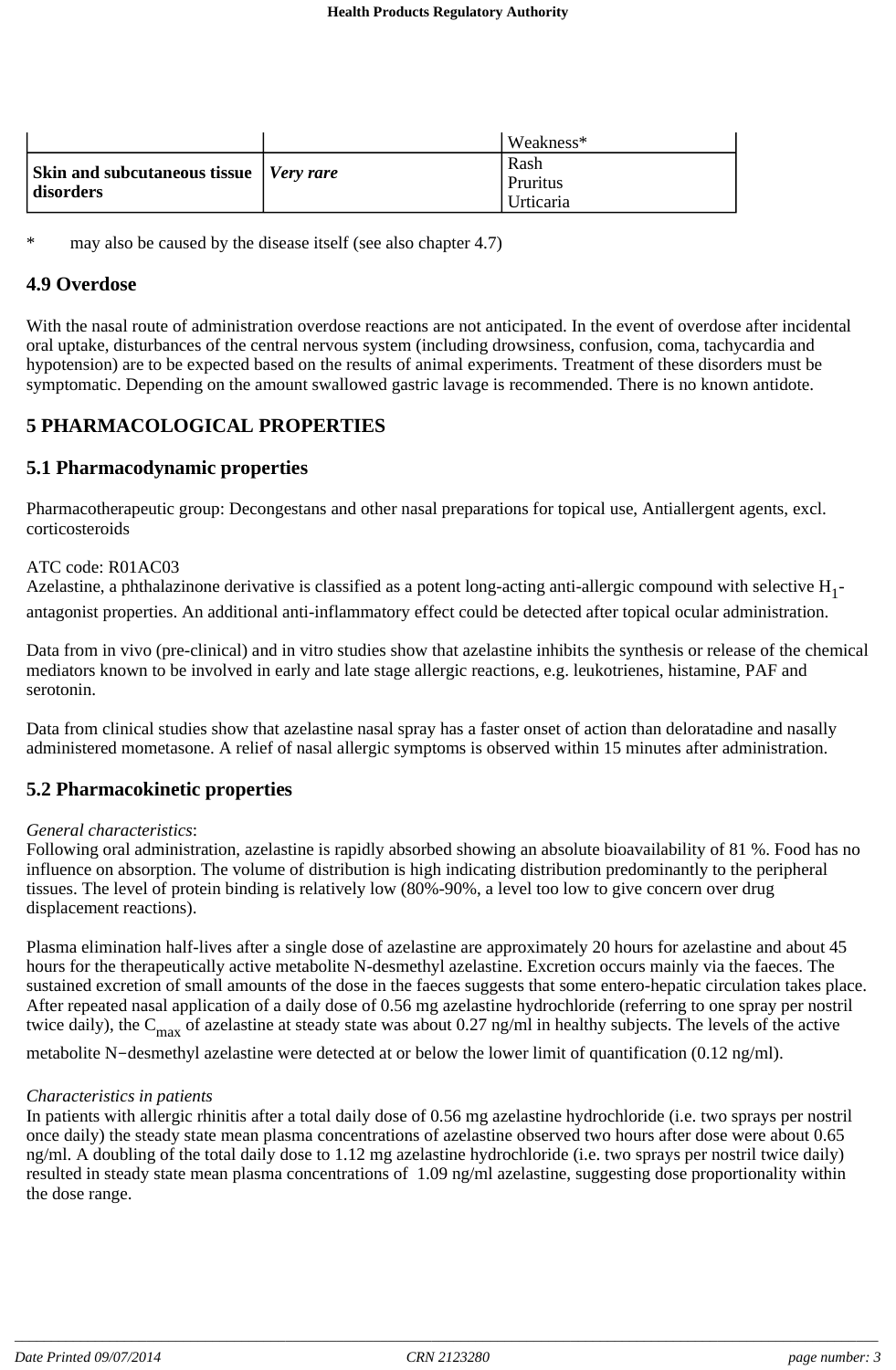# **5.3 Preclinical safety data**

Azelastine hydrochloride displayed no sensitising potential in the guinea pig. Azelastine demonstrated no genotoxic potential in a battery of in vitro and in vivo tests, nor any carcinogenic potential in rats or mice. In male and female rats, azelastine at oral doses greater than 3.0 mg/kg/day caused a dose-related decrease in the fertility index; no substance-related alterations were found in the reproductive organs of males or females during chronic toxicity studies. Embryotoxic and teratogenic effects in rats, mice and rabbits occurred only at maternal toxic doses (for example in mice and rats at doses of 68.6 mg/kg/day).

At high oral doses in animals, 1875 times the proposed intranasal human daily dose, foetal death, growth retardation and an increased incidence of skeletal abnormalities occurred during reproduction toxicity testing.

# **6 PHARMACEUTICAL PARTICULARS**

#### **6.1 List of excipients**

Hypromellose, sucralose (E 955), liquid sorbitol, (crystallising), disodium edetate, sodium citrate, purified water.

#### **6.2 Incompatibilities**

Not applicable.

## **6.3 Shelf life**

3 years

*In-use shelf life (after first use):* 6 months

### **6.4 Special precautions for storage**

Do not refrigerate or freeze.

#### **6.5 Nature and contents of container**

Brown glass bottle fitted with a spray pump (the pump parts in contact with the solution consists of polypropylene, polyethylene, polyoxymethylene, elastomer and stainless steel): ml fill volume in 10 ml bottles (as sales pack and as sample pack) ml fill volume in 10 ml bottles ml fill volume in 20 ml bottles ml fill volume in 20 ml bottles ml fill volume in 20 ml bottles

Not all pack sizes may be marketed.

## **6.6 Special precautions for disposal and other handling**

No special requirements.

## **7 MARKETING AUTHORISATION HOLDER**

Meda Health Sales Ireland Limited Unit 34/35, Block A Dunboyne Business Park Dunboyne Co. Meath